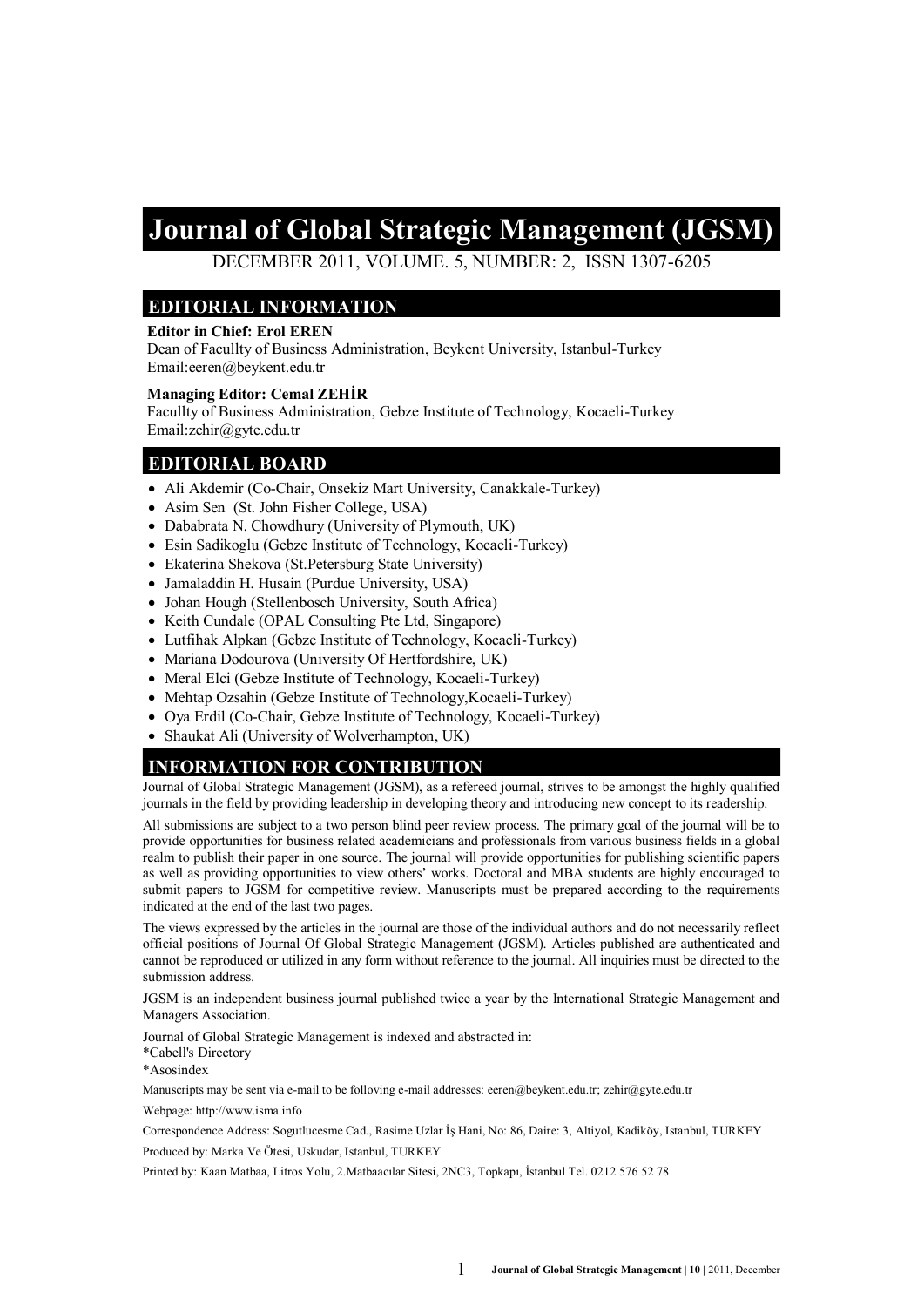# **ADVISORY BOARD&REVIEW COMMITTEE**

- A.Asuman Akdoğan (Erciyes University, Kayseri, Turkey)
- A.Zafer ACAR (Okan University, İstanbul, Turkey)
- Alexander Egorshin (The Nizhny Novgorod Institute of Management and Business, Russia)
- Ali Akdemir (Canakkale Onsekiz Mart University, Çanakkale, Turkey)
- Ali Ekber Akgün (Gebze Institute of Technology, Kocaeli, Turkey)
- Alistair M Brown (Curtin University of Technology, Western, Australia)
- Amar KJN Nayak (Xavier Institute of Management, Orrissa, India)
- Asım Şen (St. John Fisher College, USA)
- Atilla Dicle (Yeditepe University, Istanbul, Turkey)
- Aurea Helena Puga Ribeiro (Fundacao Dom Cabral, Brazil)
- Canan Çetin (Marmara University, Istanbul, Turkey
- Celso ClaudioHildebrand Grisi (University of Sao Paulo, Brazil)
- Cemal Zehir (Gebze Institute of Technology, Kocaeli-Turkey)
- Cengiz Yılmaz (Bogazici University, Istanbul-Turkey)
- Cevat Gerni (Gebze Institute of Technology, Kocaeli-Turkey)
- Ceyhan Aldemir (Dokuz Eylül University, Izmir-Turkey)
- Chien-Chung Nieh (Tamkang University, Taipei Country- Taiwan)
- Con Korkofingas (Macquarie University, Sydney- Australia) Sarajevo, Bosnia)
- Dursun Bingöl (Atatürk University, Erzurum-Turkey)
- Ekaterina Shekova (St.Petersburg State University)
- Enver Özkalp (Anadolu University, Eskişehir-Turkey)
- Erol Eren (Beykent University, Istanbul-Turkey)
- Esin Can Mutlu (Yıldız Technical University, Istanbul-Turkey)
- Esin Sadıkoğlu (Gebze Institute of Technology, Kocaeli-Turkey)
- Eyüp Aktepe (Gazi University, Ankara-Turkey)
- Fahri Karakaya (University of Massachusetts, Dartmouth-USA)
- Fuat Oktay (Beykent University, Istanbul-Turkey)
- Garry L. Adams (Auburn University, USA)
- Gönül Budak (Dokuz Eylul University, İzmir-Turkey)
- Gulruh Gurbuz (Marmara University, Istanbul, Turkey)
- Güneş Zeytinoğlu (Anadolu University, Eskişehir, Turkey)
- Güven Alpay (Bogazici University, Istanbul-Turkey)
- Halil Zaim (Fatih University, Turkey)
- Halit Keskin (Gebze Institute of Technology, Kocaeli, Turkey)
- Hasan İbicioğlu (Süleyman Demirel University, Isparta-Turkey)
- HA-Nguyen (Vietnam National University, Hanoi School of Business, Vietnam)
- Hayat Kabasakal (Bogazici University, Istanbul-Turkey)
- Hisao Fujimoto (Osaka University of Economics, Japon)
- Howard Clayton (Auburn University, USA)
- Hüseyin İnce (Gebze Institute of Technology, Kocaeli, Turkey)
- İnan Özalp (Anadolu University, Eskişehir, Turkey)
- Jamaladdin H. Husain (Purdue University, USA)
- Lutfihak Alpkan (Gebze Institute of Technology, Kocaeli-Turkey)
- $\bullet$  Mariana Dodourova (University Of Hertfordshire, UK)
- Mehmet Barca (Sakarya University, Sakarya, Turkey)
- Musa Pınar (Pittsburg State University, Pittsburg-USA)
- Neil Bechervause (Swinburne University of Technology, Melbourne- Australia)
- Nigar Çakar (Izzet Baysal University, Bolu-Turkey)
- Ömür Özmen (Dokuz Eylül University, İzmir-Turkey)
- Oya Erdil (Gebze Institute of Technology, Kocaeli, Turkey)
- Özlem Özkanlı (Ankara University, Ankara-Turkey)
- Pauline Magee-Egan (St. Johns University, USA)
- Refik Culpan (Pennsylvania State University, Harrisburg, USA)
- Refika Bakoğlu (Marmara University, Istanbul, Turkey)
- Salih Zeki İmamoğlu (Gebze Institute of Technology, Kocaeli, Turkey)
- Selim Ilter (St. John Fisher College, USA)
- Sergei Mordovin (International Management Institute St. Petersburg, Russia
- Shamsul Nahar Abdullah (Northen University of Malaysia, Aman, Malasia)
- Sharan L. Oswald (Auburn University, USA)
- Shaukat Ali (University of Wolverhampton, Shropsire, Great Britain)
- Sonja Petrovich Lazarevic (Monash University, Victoria-Australia)
- **Stanislav Poloucek (Silesian University,** Opava, Czech Republic)
- Subodh Bhat (San Francisco State University, San Francisco, USA)
- Tanses Gülsoy (Beykent University, İstanbul, Turkey)
- Uğur Yozgat (Marmara University, İstanbul, Turkey)
- Zoltan Veres (Budapest Business School, Budapest, Hungary)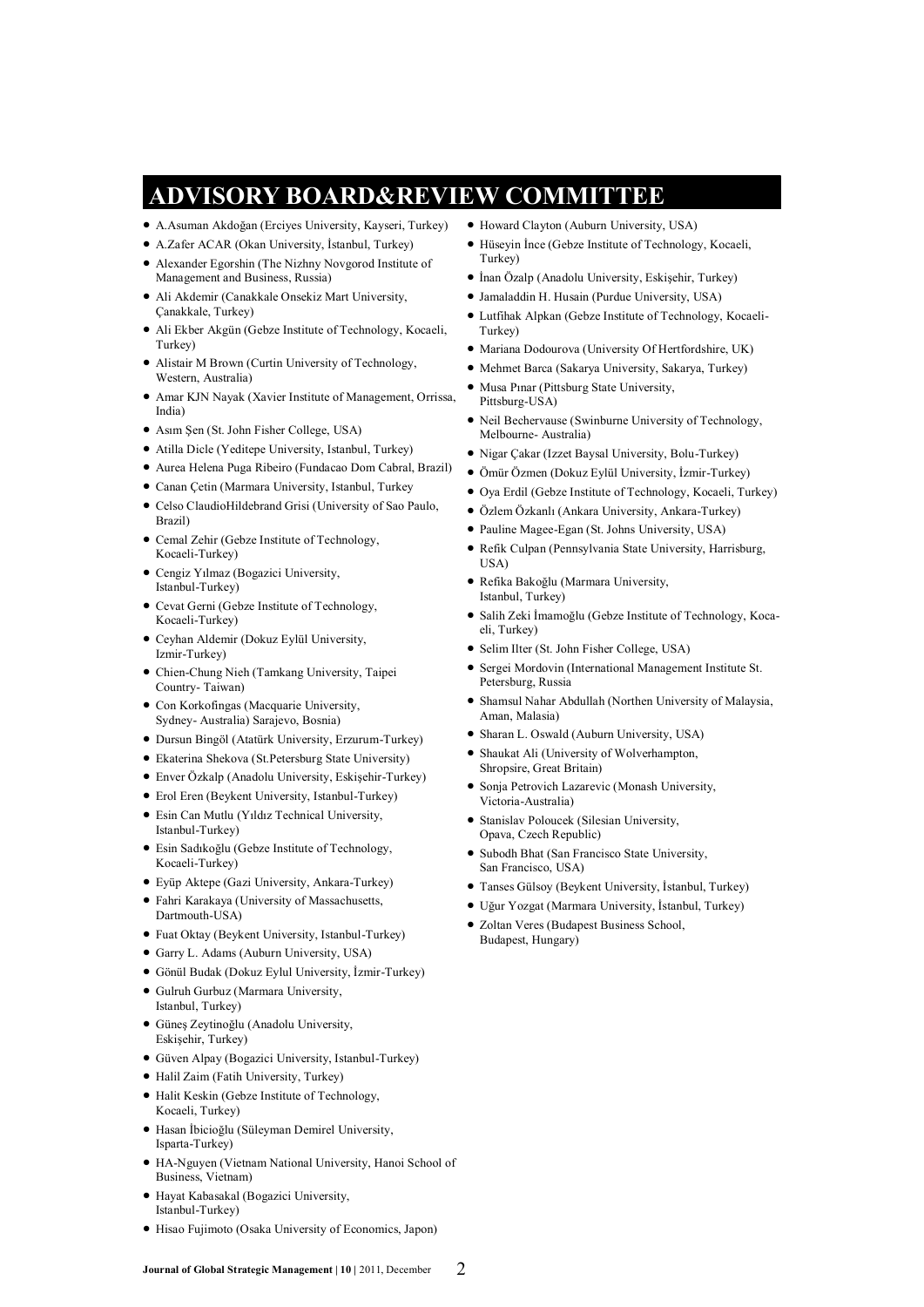### *Dear Readers and Academicians,*

*We are to present to you the December 2011 edition of the Journal of Global Strategic Management. With this new issue the Journal completes its fifth year. Each year we are glad to report that we are able to expand our readership and network of contributors worldwide. This mean that JGSM meets increasing interest from academicians, undustrialists, and researchers around the world.*

*The Journal of Global Strategic Management, a biannual journal open to a wide range of topics with implications for business strategy and virtually all possible methods of inquiry, is now indexed in some of the major international databases, among them Cabell's Directory of the US. This year Emerald and Elsevier Publishing groups are included as one of the partners of the Eight International Strategic Management Conference 2012.*

*In 2012 we will hold the Eight International Strategic Management Conference in Barcelona, Spain between the dates of 21-23, 2012 at Catalonia Place Hotel. In 2011 the conference took place in Paris, France where 170 papers were presented from 34 different countries. We are expecting this number to grow larger in 2012.*

*I* wold like to mention again Elsevier group Publishing Ltd, publishes on line the *proceeding of our Conference – 2012 in the procedia which is indexed by Thomson Reuters, Conference proceeding Citation Index (CPCI).*

*I would like to invite our readers to the Seventh International Strategic Management Conference. The papers presented at the Seventh International Strategic Management will be offered opportunities for publication in the Journal. We are especially intersted in submissions to both the Seventh International Strategic Management Conference and the Journal for applied research studies as well as theoretical contributions. As a final note regarding the Journal, I would like to add that submissions are reviewed by two referees, and the review process usually takes around six months. Manuscript guidelines may be accessed through the Journal's Web site of [www.isma.info.](http://www.isma.info)*

*As the Chairman of the Conference and Editor-in-Chief of tje Journal, I would like to take this opportunity to Express my deep appreciation to the editors of the Journal, members of the Conference Organizing Committee, our referees, our regional coordinators in various parts of the world, and our readers. All of you have our best wishes for a happy and healthy New Year, 2012.*

*Erol Eren, Ph.D. Editor-in Chief*